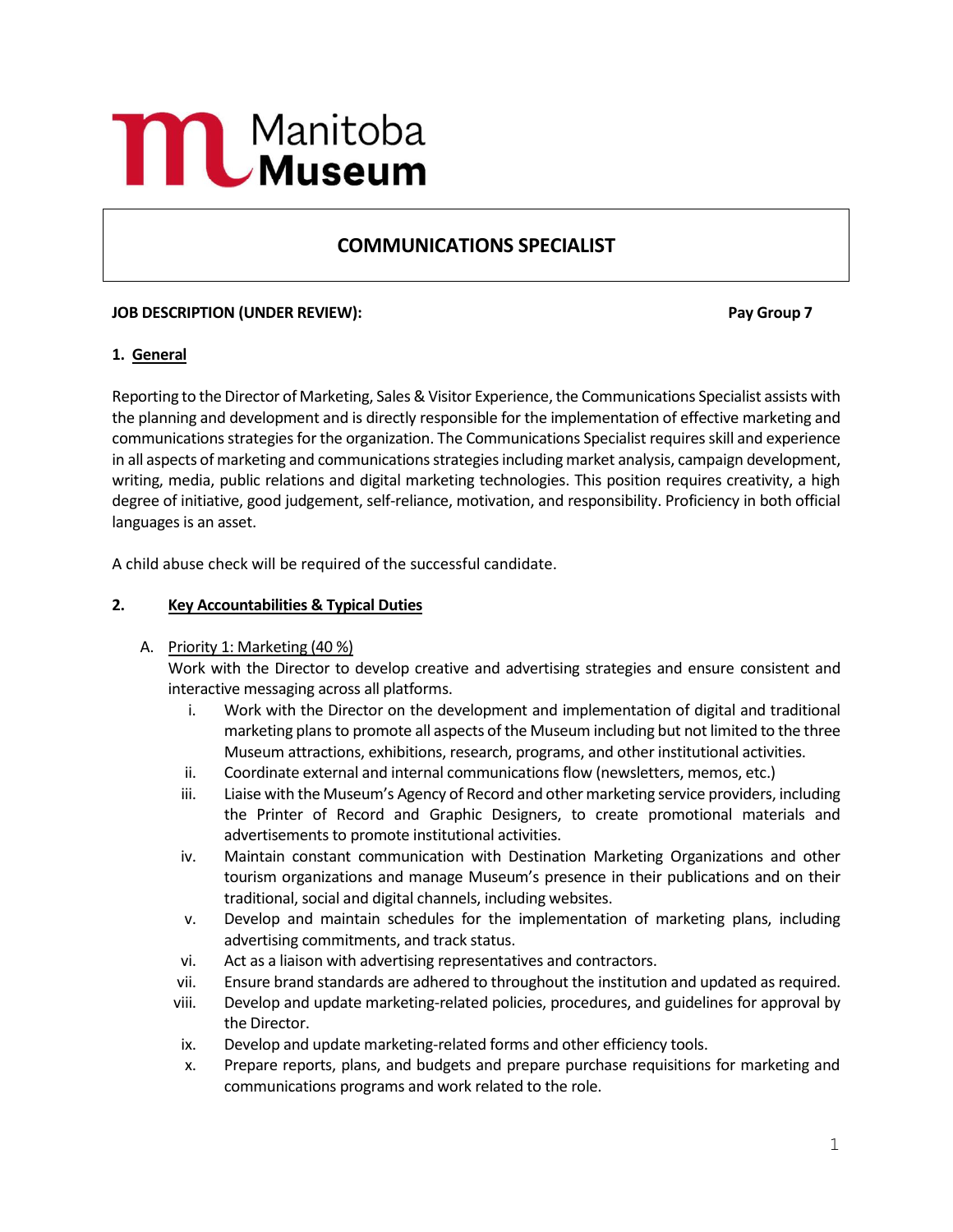# B. Priority 2: Public Relations & Communications (20%)

To lead public relations and communications activities reinforcing the Museum brand.

- i. Work with the Director to develop and then implement the Museum's strategic communications plan.
- ii. Establish and maintain communication with all media (local and national, including print, radio, and TV) to facilitate the flow of positive and accurate information about the institution, its programs, and mandate to the public and coordinate media contact with appropriate Museum personnel.
- iii. Responsible for the Museum's institutional publications, including coordinating submissions, editing, proofing, and writing additional information on time and budget.
- iv. Develop and distribute regular press releases and story pitches.
- v. Plan and oversee all media events.
- vi. Ensure communications are accurate and on-brand.
- vii. Work with the Director to explore, establish, and maintain partnerships to promote programs and exhibitions and oversee the implementation of initiatives.
- viii. Draft all speeches for the CEO and Director of Marketing, Sales and Visitor Services and occasionally other Directors, Board Members, and Staff.
- ix. Act as spokesperson for the Museum as required by the Director of Marketing, Sales & Visitor Experience.

# C. Priority3: Key Corporate Publications (20%)

To coordinate and create content for key corporate publications to deepen partners' relationships with the Manitoba Museum.

- i. Develop the Museum's institutional publications, including coordinating submissions, editing, proofing, and writing additional information.
- ii. Coordinate and execute the Museum's Annual Report and semi-annual MM Report.
- iii. Maintain in-house style guide.

#### D. Other duties as reasonably assigned (20%)

- i. Prepare reports, plans, and budgets and prepare purchase orders for marketing and communications activities and work related to the role.
- ii. Maintain print and/or digital sample files of all marketing and communications collateral.
- iii. Attend inter-divisional meetings and activities.
- iv. Act on behalf of the Director of Marketing, Sales & Visitor Experience as required.